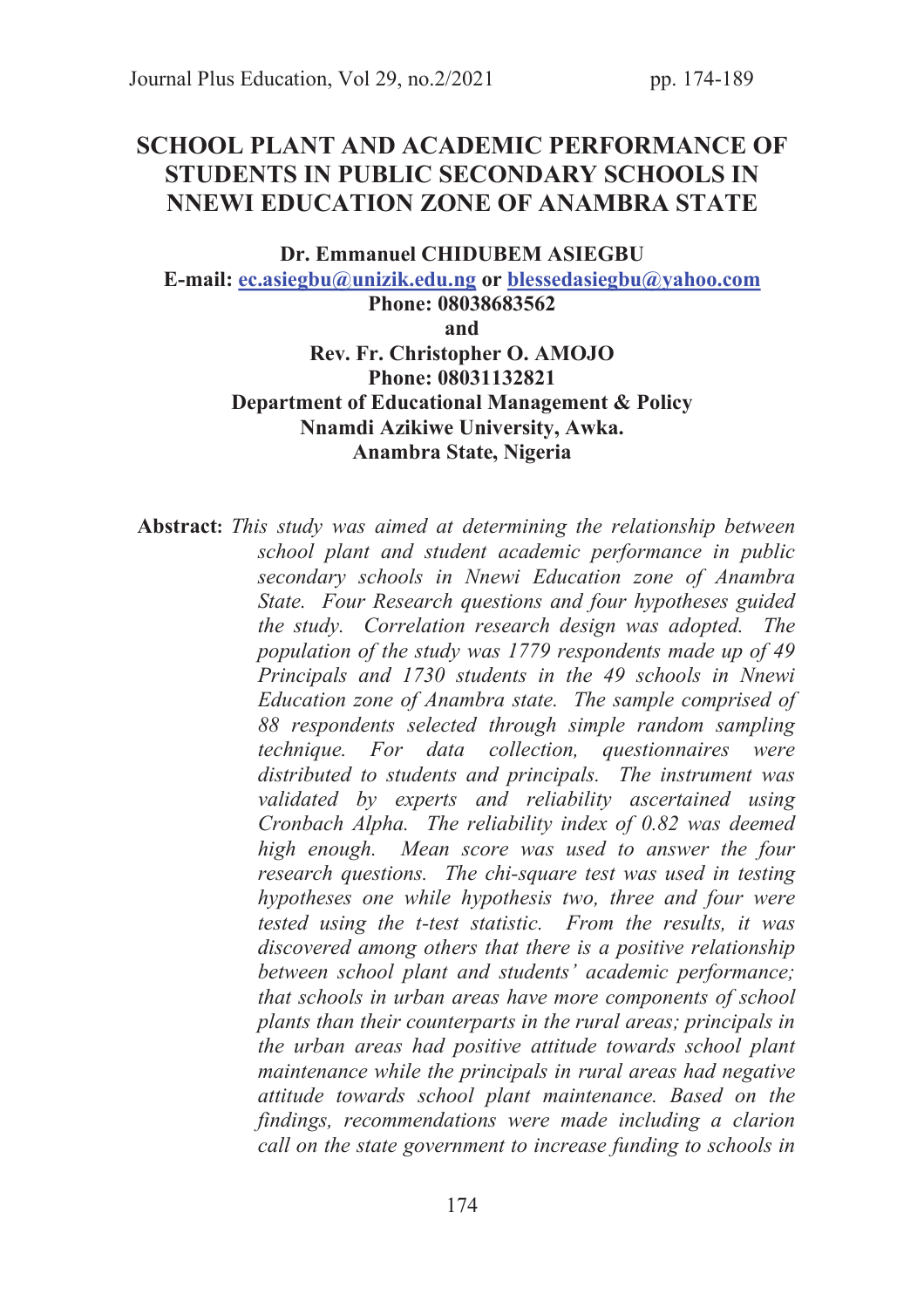*the annual budget, and make efforts to balance the allocation of the education sector equally among schools in the urban areas and those in the rural areas. Conclusions were drawn and implications and suggestions for further studies made.* 

#### Keywords: *School Plant*; *Students Academic Performance*

### Introduction

The Encarta Dictionary (2009) defines education as the imparting and acquiring of knowledge through teaching and learning'. It has to do with the transmission of knowledge from one source (or sources) to a person or group of persons. It can be in the form of informal and formal education. Compton's interactive encyclopaedia (2009) defines informal Education as "the process through which people endeavour to pass along to their children their hard-won wisdom and their aspirations for a better world". It's the process where they try to inculcate in the child the right attitudes and skills that will help him/her in life.

Compton's interactive encyclopaedia further states that formal education 'consists of experiences that are deliberately planned and utilized to help young people learn what adults consider important for them to know and to help teach them how they should respond to choices. Unlike informal education, formal education consists of well-planned activities, programmes and policies that necessitate high academic performance of students through improved teaching and learning processes (Oluchukwu, 2000). Certain structures and facilities should be available for formal education to take place. These structures are known as school plants.

The school plants are also known as the physical facilities of a school. These facilities are non-consumable. They are tangible assets that are meant to promote a healthy teaching and learning environment. They range from the land, buildings to laboratory equipment and furniture. They are the facilities or structures that are put in place before the school begins.

It has been observed that adequate attention is now being paid to school plant throughout the world'seducational systems including Nigeria. Educational facilities such as school plant have been repeatedly found to havepositive relationship with standard and quality of educational system. (Nwagwu, 1978; Adesina, 1990; Ojedele, 2000).Nigeria as a nation strives to experience real growth and development. This requires a clearly defined developmentstrategy that allows intensive utilization of resources which is endowed. These resources are the various school physicalfacilities that are indispensable in the educational process. They include the sitting, the building and physical equipment,recreation places for the achievement of educational objectives (Adepoju, 1998; Oluchuckwu, 2000).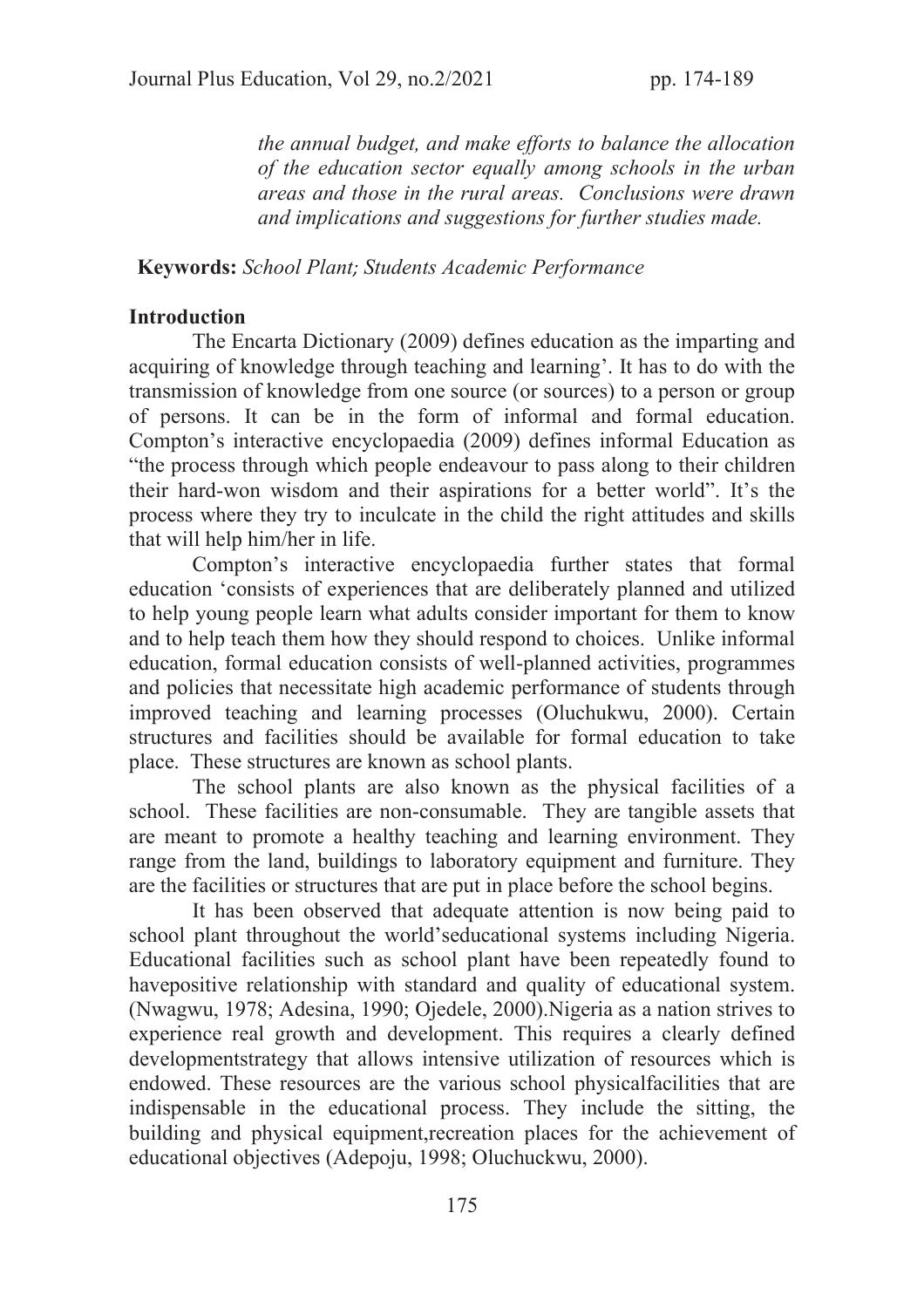School plantwhich include instructional spaces, administrative places, circulation spaces, spaces for conveniences and accessories are essential in teaching-learning process. Theextent to which these spaces could enhance teaching and learning depends on their location within the school compound,their structure, and accessories (Asiegbu, 2014). It is believed that a well planned school plant will gear up expected outcomes ofeducation that will facilitate good social, political and economic emancipation, effective teaching and learning processand academic performance of the students.

Emphasizing the importance of school plant to students academic performance (Oluchukwu, 2000), assertedschool plant as an essential aspect of educational planning, he went further to explain that "unless schools arewell suited, buildings adequately constructed and equipment adequately utilized and maintained, much teaching andlearning may not take place.Corroborating these, Mark (2002) and Ajayi and Yusuf (2009), maintained that high levels of students' academic performance maynot be guaranteed where instructional space such as classrooms, libraries, technical workshops and laboratories arestructurally defective. They also emphasized that structural effectiveness, proper ventilation and well sited instructionalspace lead to successful teaching and learning process in Nigeria secondary schools.

Williams, Persaud, and Turner (2008), quotingMarsden (2005), which reported that safe and orderly classroomenvironment, as well as schoolfacilities were significantly related to students' academic performance in elementary schools in Indian. The threeresearchers, also quoted Glassman (1994), asserting that a comfortable and caring environment among other treatmentshelped to contribute to students` academic performance. Such an environment is seen mostly in urban areas order than the rural areas. Such experience is not far from the Nigerian situation. Majority of the rural schools are left in the hands of their community to provide them facilities and equipment while their counterparts in the urban areas enjoys government assistance and sponsorship (Odufowokan, 2011).

School plants are vulnerable to wear and tear; hence, it is very important that they be adequately maintained to keep them in their original state as much as possible. Maintenance of the school plants involve those elements related to servicing, preserving, repairing and protecting them. It is not just limited to the day-to-day tasks, but it has to be a long term project, a continuous cycle of maintenance to ensure the suitability of the environment for learning, and provide a good atmosphere for both staff and students.

According to Mark (2002), the type of school plant maintenance adopted by the school administrator will certainly determine the tone of the school, which in-turn will promote either effective or ineffective teaching  $\&$ learning process in the school. Onyene (2000) opines that the most effective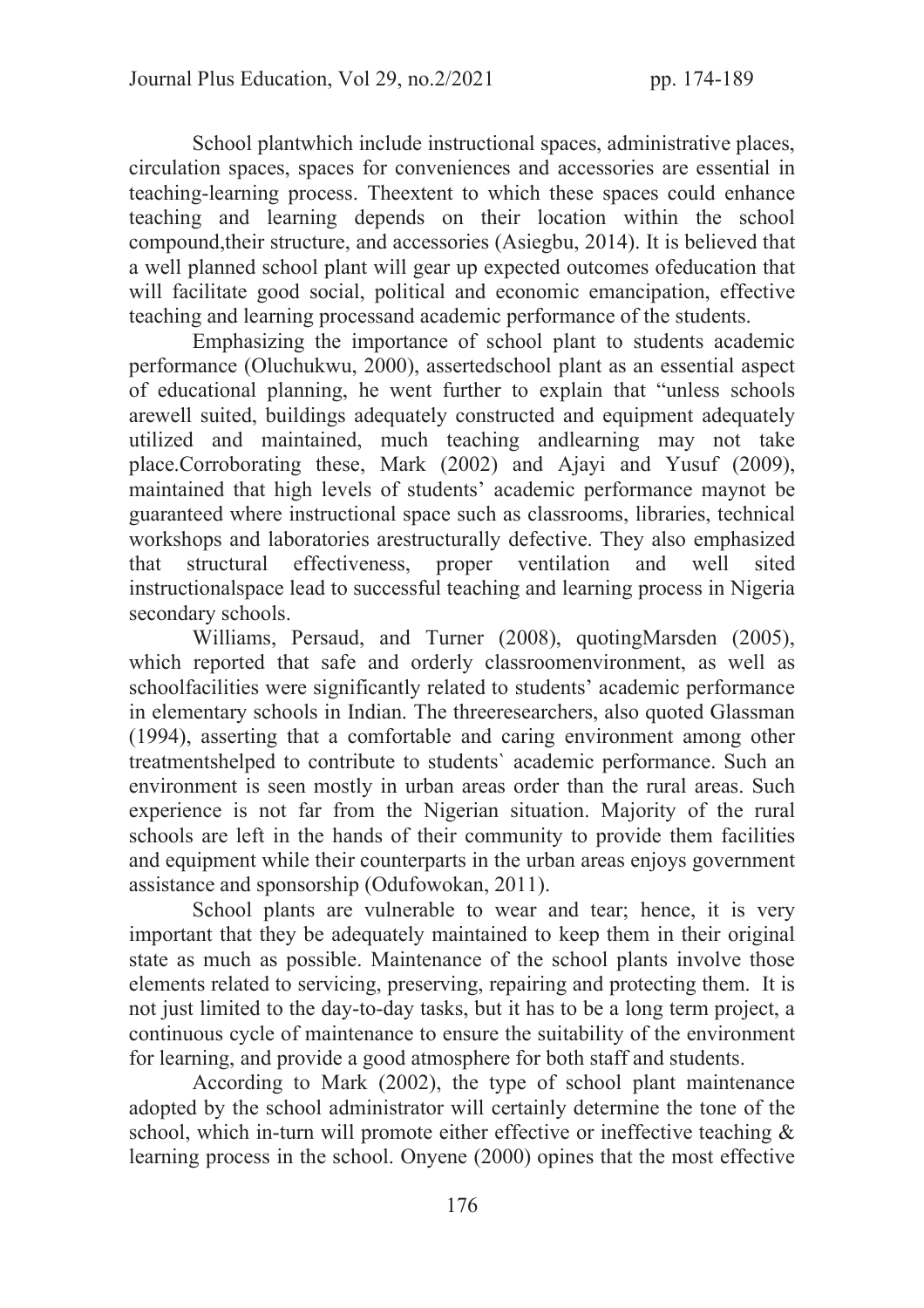strategy for school plant maintenance is through adequate integration and professional effort. In other words, maintenance involves everyone – the proprietors (in this case, the government), the administrators, the experts, staff and the students. In appraising the existing status of school plant maintenance in public secondary school, Onyene further stated that school administrators and managers just like their counterparts in the corporate world are grossly deficient in matters of school plant maintenance and management.

 Unfortunately, this seemingly lack of maintenance culture has become a worrisome trend in the Nigerian Nation recently. It has become a tradition that has woven itself into the fabric of every public institution in Nigeria. Some of our secondary schools are indicators of total neglect as they portray pictures of abandonment (Lawanson&Gede, 2011). The reality of the day is a picture that is not encouraging: dilapidated structures, laboratories with outdated equipment and specimens, absence of a green environment, crowded common rooms that serve as staff room, and more others. This seems to be the reason why students accord high rate of failure in the country. Sadly, some principals have the notion that the failure of the students is not in any way related to the poor infrastructure in the school, but failure of the teachers to impact sound knowledge to their students.

During the various interactions that the researchers had with students of some secondary schools in Nnewi Education Zone of Anambra State, most excuses given by the students for their dismal academic performance was that they lacked a good learning environment in the schools due to the inadequacy of school plants or the state of the school plants. This is what prompted the researchers to investigate if any relationship actually exists between school plants and academic performance of the students. Relationship between school plants and academic performance of students in Anambra State secondary schools has not been exclusively established in literature. This is rather unfortunate because such information would have helped the government to understand the importance of having adequate school plants and maintaining the school plants as a way of boosting the academic performance of the students.

## Purpose of the Study

The main purpose of this study is to investigate the influence of school plant on the academic performance of secondary school students in Anambra State. Based on this, the specific purposes are as follows:

- 1. To determine the type of school plant available in secondary schools in Anambra State.
- 2. To determine the attitude of principals towards school plant maintenance in their school.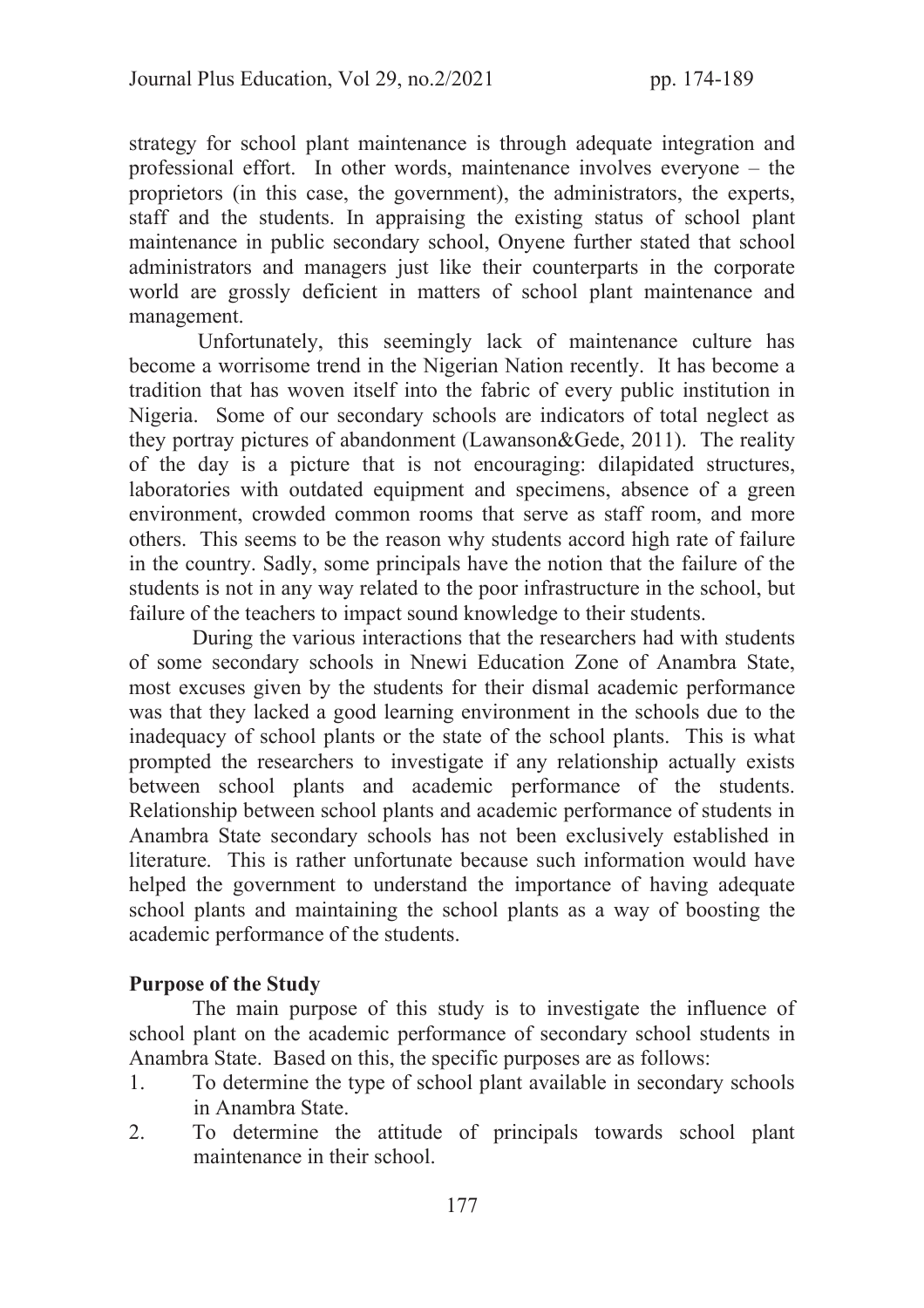- 3. To determine the type of school plant maintenance strategies the principals adopt in schools.
- 4. To determine the influence of school plant on students' academic performance.

# Significance of the Study

The findings of this study will be of great benefit to the government, parents, teachers, and school administrators as it will help them to understand better the academic performance of students from the perspective of the contribution of the school plant.

# Research Questions

The following research questions guided the study:

- 1. What type of school plants are available in secondary schools in Anambra State?
- 2. What is the attitude of principals towards school plant maintenance in their schools?
- 3. What type of school plant maintenance strategies do the principals adopt in their schools?
- 4. What influence do school plants have on students' academic performance?

# Research Hypotheses

 The following hypothesis is tested at 0.05 level of significance to guide the study:

- 1. There is no significant difference between the response of students in rural areas and those in urban areas with respect to the type of school plant available in their school.
- 2. There is no significant difference in attitude of principals in rural areas and those in urban areas as regards school plant maintenance.
- 3. There is no significant difference between the response of principals in rural areas and those in urban areas with respect to the type of school plant maintenance strategies they adopt in their school.
- 4. There is no significant difference in academic performance of students in schools with adequate school plant and those in schools with inadequate school plant.

# Method

The study which was conducted in Nnewi Education zone of Anambra State, Nigeria adopted aCorrelation research design for the study. The population for this study is 1779 respondents which comprises all the 49 (forty-nine) principals of all the public secondary schools in Nnewi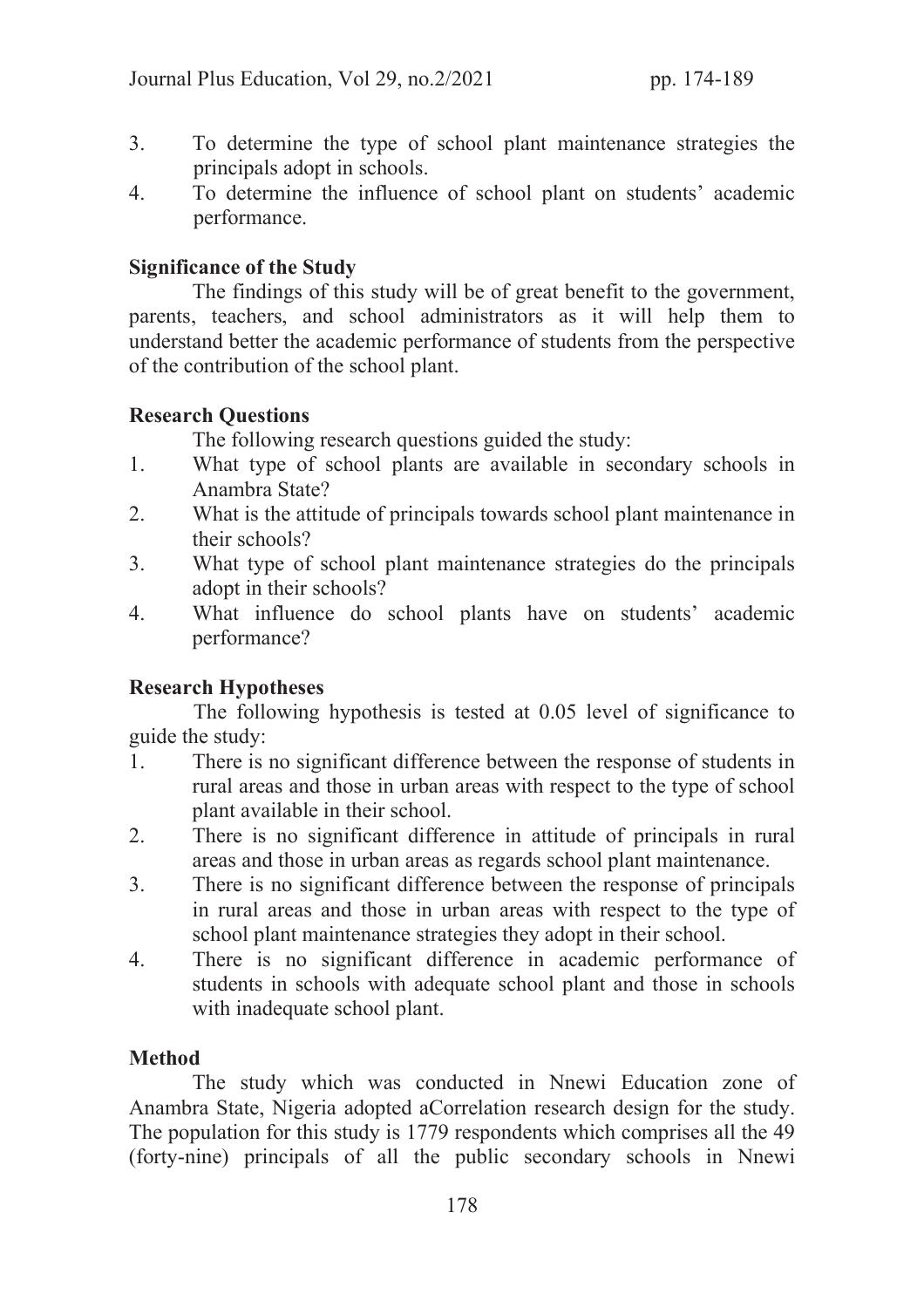Education zone and all the 1,730 (one thousand, seven hundred and thirty) Senior Secondary three (SS3) students in Nnewi Education zone as at June, 2013. The sample for the study was 88 respondents made up of 8 principals and 80 students. The simple random sampling technique was adopted in composing the sample. The instruments for data collection were two sets of questionnaires for the students and the principals, and the examination results of the students which was used as a check and for comparison. The questionnaires which were critically validated by three experts were subjected to reliability testing, and a reliability index obtained was 0.82 which is highly enough for the study. For the collection of data for the study, the eight secondary schools were visited by the researchers and two trained research assistants, while the questionnaire were administered to them. A total of 80 copies of the questionnaire were distributed to the students and the principals. Above all, 90% return was recorded, which was okay for the study. The data was analyzed using mean score to answer the four research questions. Hypotheses one was tested using chi-square, while hypothesis two, three and four were tested using the t-test statistic.

# **Results**

 In this chapter, the data collected from the field were analyzed and the summary of the findings for the research questions and hypotheses are presented in frequency tables below:

 Research Question 1: What type of School plants are available in Secondary schools in Nnewi Education zone of Anambra State?

| Table 1: Frequency scores of students on the type of School plants |  |
|--------------------------------------------------------------------|--|
| available in their schools                                         |  |

|     |     | URBAN     |                | <b>RURAL</b> |                |           |                |
|-----|-----|-----------|----------------|--------------|----------------|-----------|----------------|
| S/N | Yes | <b>No</b> | Decision       | S/N          | Yes            | <b>No</b> | Decision       |
| 1.  | 36  |           | Yes            | 1.           | 36             |           | Yes            |
| 2.  | 28  | 8         | Yes            | 2.           | 11             | 25        | N <sub>o</sub> |
| 3.  | 31  | 5         | Yes            | 3.           | 13             | 23        | N <sub>o</sub> |
| 4.  | 36  |           | Yes            | 4.           | 26             | 10        | Yes            |
| 5.  | 32  | 4         | Yes            | 5.           | 36             |           | Yes            |
| 6.  | 36  |           | Yes            | 6.           | 27             | 9         | Yes            |
| 7.  | 30  | 6         | Yes            | 7.           | 36             |           | Yes            |
| 8.  | 28  | 8         | Yes            | 8.           | 6              | 30        | N <sub>o</sub> |
| 9.  | 36  |           | Yes            | 9.           | 36             |           | Yes            |
| 10. | 30  | 6         | Yes            | 10.          | 18             | 18        | Yes            |
| 11. | 24  | 12        | Yes            | 11.          | 25             | 11        | Yes            |
| 12. | 29  | 7         | Yes            | 12.          | 36             |           | Yes            |
| 13. | 6   | 30        | N <sub>o</sub> | 13.          | 8              | 28        | N <sub>o</sub> |
| 14. | 10  | 26        | No             | 14.          | $\overline{2}$ | 34        | N <sub>o</sub> |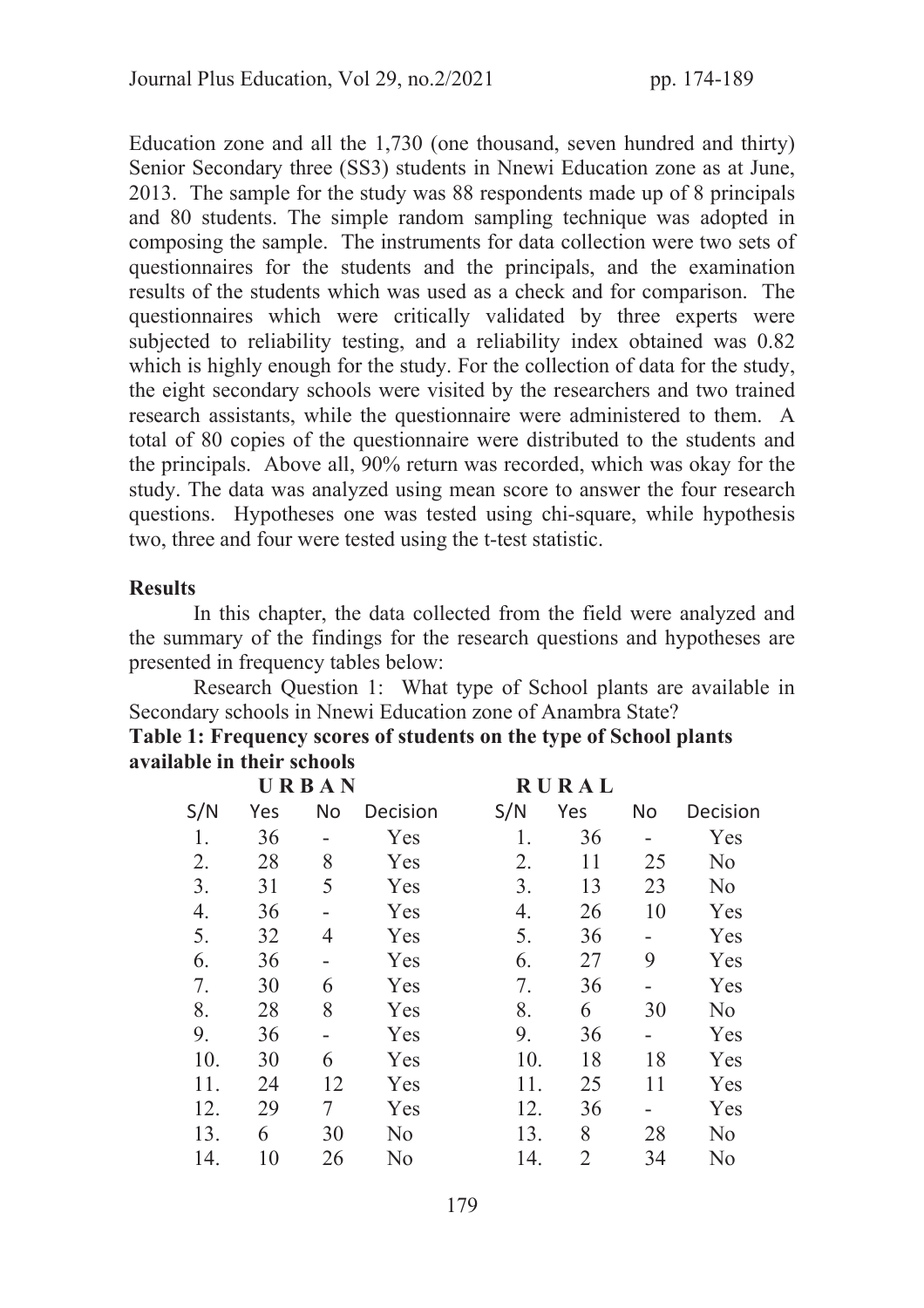| 15. | 36             |    | Yes | 15. | 36 | ۰  | Yes            |
|-----|----------------|----|-----|-----|----|----|----------------|
| 16. | 14             | 22 | No  | 16. | 16 | 20 | N <sub>o</sub> |
| 17. | 20             | 16 | Yes | 17. | 5  | 31 | N <sub>o</sub> |
| 18. | 19             | 17 | Yes | 18. | 6  | 30 | N <sub>o</sub> |
| 19. | 26             | 10 | Yes | 19. | 9  | 27 | N <sub>o</sub> |
| 20. | $\blacksquare$ | 36 | No  | 20. |    | 36 | N <sub>o</sub> |
| 21. | 9              | 27 | No  | 21. |    | 35 | No             |
| 22. | 26             | 10 | Yes | 22. | 9  | 27 | N <sub>o</sub> |
| 23. | 36             |    | Yes | 23. | 24 | 12 | Yes            |
| 24. | 36.            |    | Yes | 24. | 36 | -  | Yes            |

From table 1 above, it was obvious and clearly seen that items 13, 14, 16, 20 & 21 for the urban schools were rated poor, which shows that these types of school plants are either very poor or not present in the various schools. The items include: storage facilities, counselling units, school hall, tractors and volleyball court. For the rural schools, the following items were also rated poor: items 2, 3, 8, 13, 14, 16, 17, 18, 19, 20, 21 & 22. This shows that there are less school plant in the rural schools compared to the urban schools.

 Research Question 2: What is the attitude of principals towards school plant maintenance in their schools?

Table 2: Mean scores of principals on their attitude towards school plant maintenance in their schools. URBAN

| UKBAN        |           |                |                |                |            |          |
|--------------|-----------|----------------|----------------|----------------|------------|----------|
| S/N          | <b>SA</b> | A              | D              | <b>SD</b>      | Mean $(x)$ | Decision |
| 1.           | 3         | 1              | 0              | 0              | 3.75       | Agree    |
| 2.           | 1         | $\overline{2}$ |                | 0              | 3.00       | Agree    |
| 3.           | 3         |                | 0              | 0              | 3.75       | Agree    |
| 4.           | 0         | 1              | 2              | 1              | 2.00       | Disagree |
| 5.           | 0         | $\overline{2}$ | $\overline{2}$ | 0              | 2.50       | Agree    |
| 6.           | 0         |                | $\overline{3}$ | $\overline{0}$ | 2.25       | Disagree |
| 7.           | 0         |                | $\overline{2}$ | 1              | 2.00       | Disagree |
| 8.           | 0         | $\overline{0}$ | $\overline{2}$ | $\overline{2}$ | 1.50       | Disagree |
| 9.           | 0         | 1              | 3              | $\overline{0}$ | 2.25       | Disagree |
| 10.          | 0         |                | $\mathfrak{D}$ |                | 2.00       | Disagree |
|              |           |                | Gross mean     | $=$            | 2.5        |          |
| <b>RURAL</b> |           |                |                |                |            |          |
| S/N          | <b>SA</b> | A              | D              | <b>SD</b>      | Mean $(x)$ | Decision |
|              | 0         | $\overline{4}$ | $\mathcal{O}$  | 0              | 3.00       | Agree    |
| 2.           | 0         | $\overline{3}$ |                |                | 2.75       | Agree    |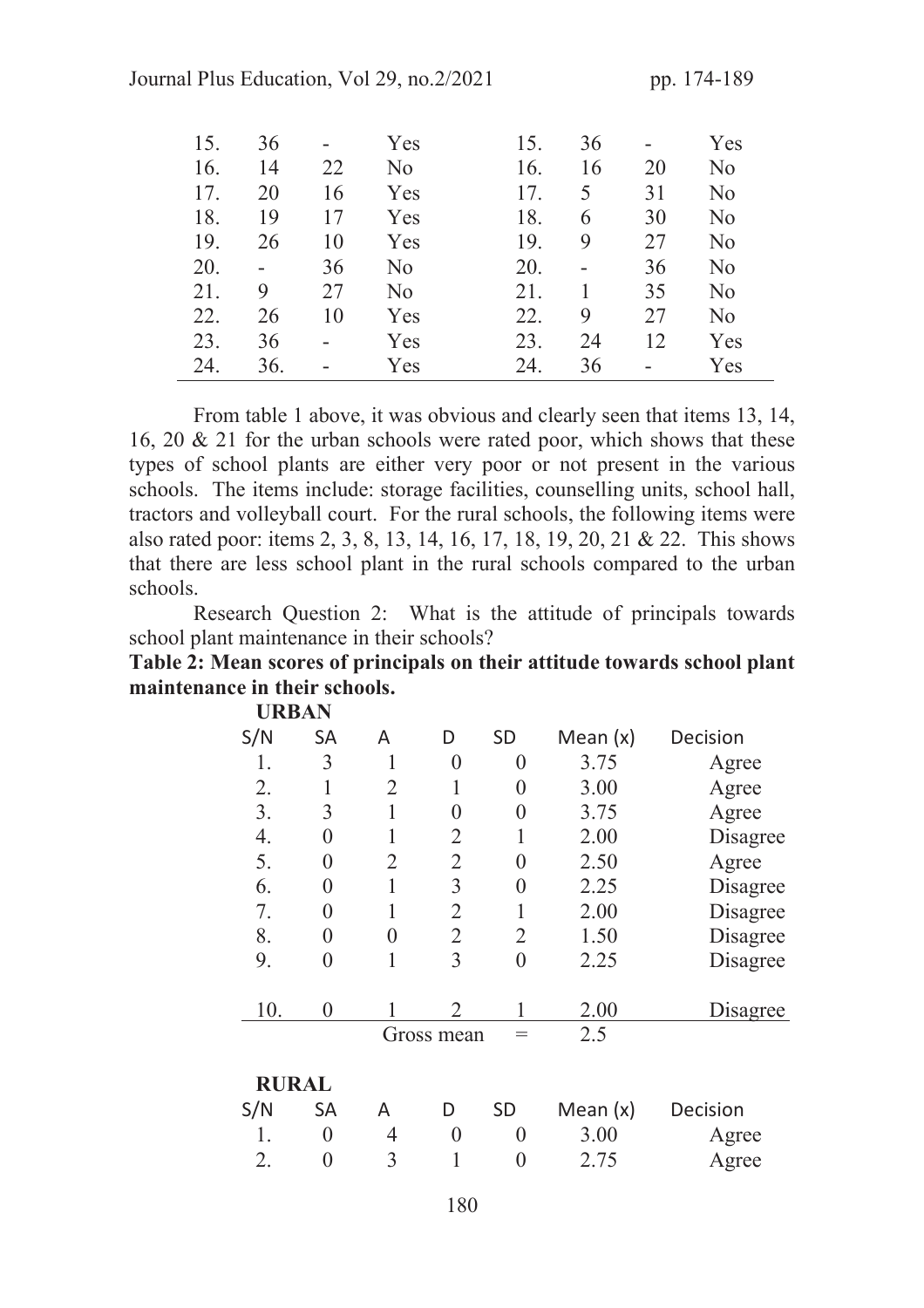Journal Plus Education, Vol 29, no. 2/2021 pp. 174-189

| 3.<br>4.<br>5.<br>6.<br>7. | 3<br>$\mathbf{0}$<br>$\mathbf{\Omega}$ | 3<br>0<br>$\theta$ | 3<br>0<br>$\overline{4}$<br>3 | 0<br>0 | 3.75<br>2.25<br>3.25<br>2.00<br>1.75 | Agree<br>Disagree<br>Agree<br>Disagree<br>Disagree |
|----------------------------|----------------------------------------|--------------------|-------------------------------|--------|--------------------------------------|----------------------------------------------------|
| 8.<br>9.<br>10.            | $\left( \right)$                       | 0                  | $\mathfrak{D}$                | 3      | 1.25<br>2.00<br>2.00                 | Disagree<br>Disagree<br>Disagree                   |
|                            |                                        |                    |                               |        |                                      |                                                    |

Gross mean  $=$  2.5

From table 2 above, under the urban schools, it is observed that a gross mean of 2.5 was obtained showing that the principals in urban schools have positive attitude towards school plants maintenance in their schools, although they rated 6 items poor which include items 4, 6, 7, 8, 9 & 10. On the other hand, it is also observed that the gross mean of 2.4 was obtained for the rural schools which indicates that the principals in rural schools have negative attitude towards school plant maintenance in their school.

 Research Question 3: What type of school plant maintenance strategies do the principals adopt in their schools

#### Table 3: Mean scores of students on the type of school plant maintenance strategies their principals adopt. URBAN

| UIADAI \     |                |    |                |                |            |          |  |
|--------------|----------------|----|----------------|----------------|------------|----------|--|
| S/N          | <b>SA</b>      | A  | D              | <b>SD</b>      | Mean $(x)$ | Decision |  |
| 25.          | $\overline{2}$ | 10 | 20             | 4              | 2.78       | Agree    |  |
| 26.          | 6              | 18 | 8              | 4              | 2.72       | Agree    |  |
| 27.          | 10             | 17 | 7              | $\overline{2}$ | 2.97       | Agree    |  |
| 28.          | 9              | 13 | 10             | $\overline{4}$ | 2.75       | Agree    |  |
| 29.          | 19             | 10 | 6              | 1              | 3.31       | Agree    |  |
| 30.          | 8              | 12 | 10             | 6              | 2.61       | Agree    |  |
| 31.          | 23             | 10 | 3              | $\overline{0}$ | 3.56       | Agree    |  |
| 32.          | 20             | 13 | $\overline{2}$ | 1              | 3.44       | Agree    |  |
| 33.          | 7              | 13 | 12             | $\overline{4}$ | 2.64       | Agree    |  |
|              |                |    | Gross mean     | $=$            | 2.98       |          |  |
| <b>RURAL</b> |                |    |                |                |            |          |  |
| S/N          | <b>SA</b>      | A  | D              | <b>SD</b>      | Mean $(x)$ | Decision |  |
| 1.           | 6              | 12 | 16             | $\overline{2}$ | 2.61       | Agree    |  |
| 2.           | 7              | 13 | 12             | 4              | 2.64       | Agree    |  |
| 3.           | 8              | 13 | 10             | 5              | 2.67       | Agree    |  |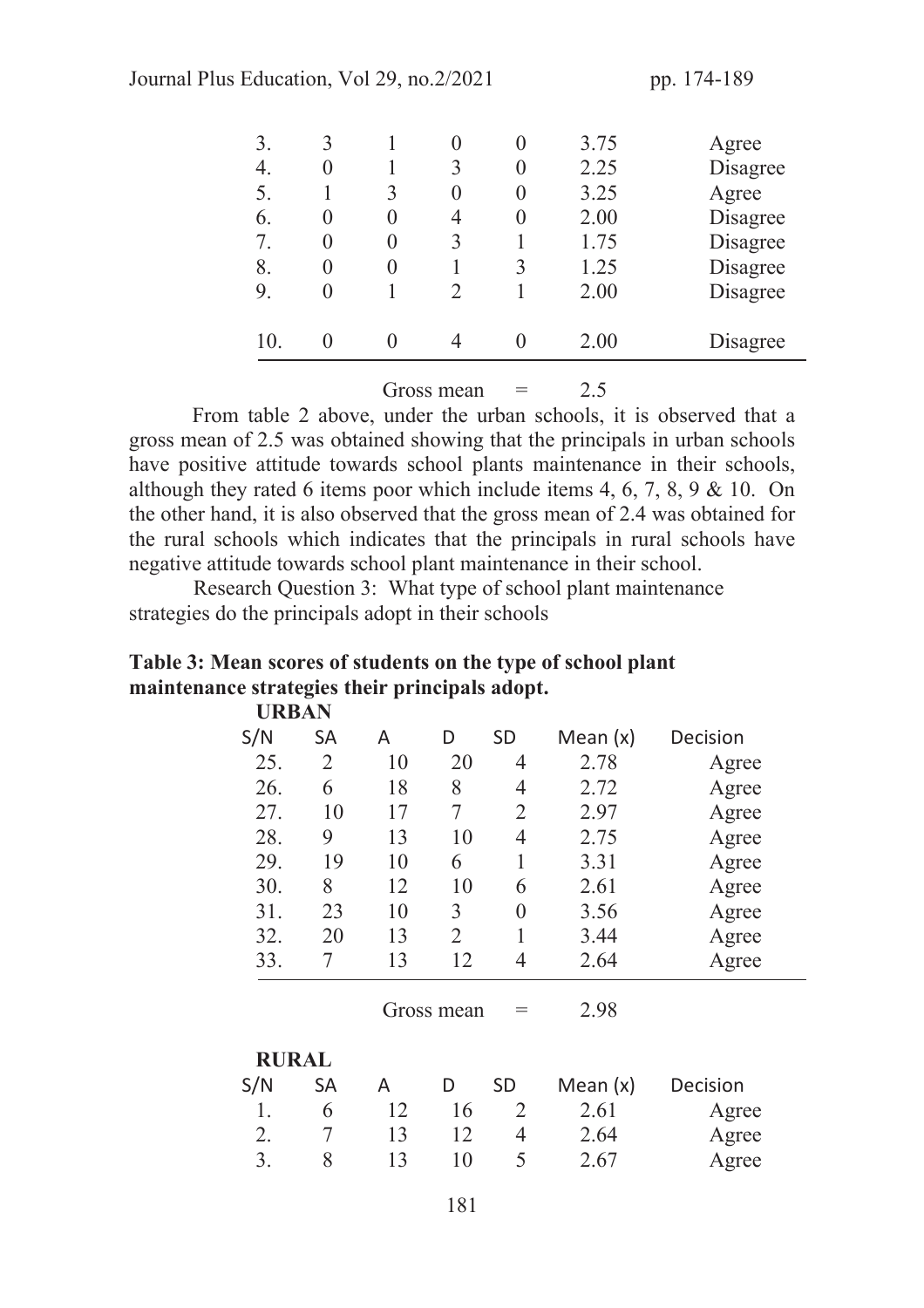Journal Plus Education, Vol 29, no. 2/2021 pp. 174-189

| 4. |    | 10 | 10          | Y | 2.42 | Disagree |
|----|----|----|-------------|---|------|----------|
| 5. | 10 | 8  | 10          | 8 | 2.56 | Agree    |
| 6. | 4  | 10 | 14          | 8 | 2.28 | Disagree |
| 7. | 16 | 8  | h           | h | 2.94 | Agree    |
| 8. | 18 | 12 | $\varsigma$ |   | 3.31 | Agree    |
| 9. | 6  | 18 | 8           | 4 | 2.72 | Agree    |
|    |    |    |             |   | .    |          |

Gross mean  $=$  2.68

 From table 3, the gross mean for urban schools is 2.98, and also shows that principals in urban schools adopt all the strategies identified in the questionnaire based on their ratings of 2.50 and above. On the other hand, the gross mean for rural schools shows a value of 2.68. Although 2 items were rated poor but that does not affect the general gross mean for the rural schools. The two items that were rated poor are items 4 & 6.

 Research Question 4: What influence do school plant have on students' academic performance?

Table 4: Mean scores of students on the influence of school plant on their academic performance.

| <b>URBAN</b> |                |         |                |                |              |                      |  |  |  |  |
|--------------|----------------|---------|----------------|----------------|--------------|----------------------|--|--|--|--|
| S/N          | <b>SA</b>      | A       | D              | <b>SD</b>      | Mean $(x)$   | Decision             |  |  |  |  |
| 34.          | 12             | 21      | $\overline{0}$ | $\overline{0}$ | 3.33         | Agree                |  |  |  |  |
| 35.          | 6              | 14      | 5              | 1              | 3.25         | Agree                |  |  |  |  |
| 36.          | 10             | 10      | 10             | 6              | 2.67         | Agree                |  |  |  |  |
| 37.          | 9              | 16      | 7              | $\overline{4}$ | 2.83         | Agree                |  |  |  |  |
| 38.          | 3              | 7       | 12             | 14             | 1.97         | Disagree             |  |  |  |  |
| 39.          | 11             | 12      | 9              | $\overline{4}$ | 2.83         | Agree                |  |  |  |  |
| 40.          | 18             | 10      | 6              | $\overline{2}$ | 3.22         | Agree                |  |  |  |  |
| 41.          | 9              | 8       | 8              | 11             | 2.42         | Disagree             |  |  |  |  |
|              |                |         | Gross mean     | $=$            | 2.82         |                      |  |  |  |  |
|              |                |         |                |                | <b>RURAL</b> |                      |  |  |  |  |
| S/N          | <b>SA</b>      |         |                |                |              |                      |  |  |  |  |
|              |                | A       | D              | <b>SD</b>      | Mean $(x)$   | Decision             |  |  |  |  |
| 10.          | 19             | 10      | 6              | $\mathbf{1}$   | 3.31         | Agree                |  |  |  |  |
| 11.          | 20             | 13      | 2              | 1              | 3.44         | Agree                |  |  |  |  |
| 12.          | $\overline{2}$ | 6       | 10             | 18             | 1.78         | Disagree             |  |  |  |  |
| 13.          | 7              | 13      | 12             | $\overline{4}$ | 2.64         | Agree                |  |  |  |  |
| 14.          | 13             | 16      | 6              | 1              | 3.14         | Agree                |  |  |  |  |
| 15.          | 17             | 13      | 6              | $\overline{0}$ | 3.33         | Agree                |  |  |  |  |
| 16.<br>17.   | 4              | 8<br>10 | 10<br>14       | 14<br>8        | 2.06<br>2.28 | Disagree<br>Disagree |  |  |  |  |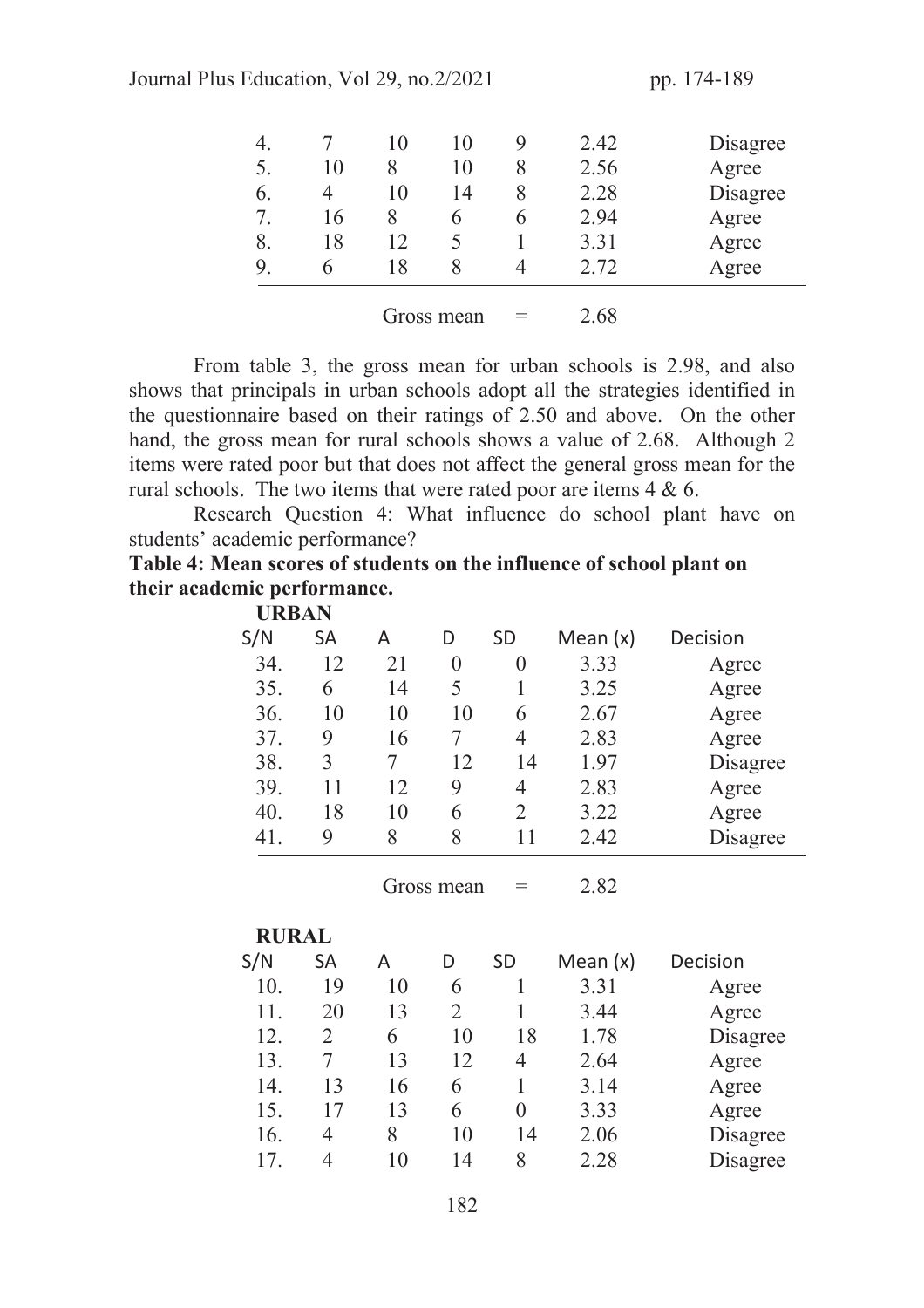Gross mean  $=$  2.75

From the table above, the gross mean for the urban school is 2.82. This indicates that school plant have positive influence on students' academic performance in urban areas, although 2 items were rejected or rated poor. They include items  $38 \& 41$ . For the rural areas, the gross mean obtained was 2.75 which also shows that there is positive influence of the school plant on the academic performance of students in rural areas. Meanwhile items 36, 40 & 41 were rated poor by the rural students.

Hypothesis 1: There is no significant difference between the response of students in urban schools and rural schools with respect to the type of school plant available in their school.

Table 5: Chi-square of urban and rural students in the type of school plant available in their school.

| Respondents    | df |               | $x^2 - y^2 -$ | $\alpha$ | Decision |
|----------------|----|---------------|---------------|----------|----------|
|                |    | cal           | crit.         |          |          |
| Rural Students | 24 | $(24-1)(2-1)$ |               |          |          |
| Urban Students | 24 | $23x1 = 23$   | 451.88        | 35.17    | (1.05)   |
| Reject H       |    |               |               |          |          |

Table 5 shows a calculated value of chi-square = 451.88 which is greater that the critical value of chi-square= 35.17. This means that the null hypothesis is rejected and therefore the alternative hypothesis will hold showing that there is significant difference between the response of students in urban schools and those in rural schools with respect to the type of school plant available in their school. (See appendix 3 for detailed calculation of results).

 Hypothesis 2: There is no significant difference in attitude of principals in urban schools and those in rural schools as regards school maintenance.

Table 6: t-test comparison of mean scores of urban and rural students on the attitude of principals towards school plant maintenance.

| Respondents N x SD                  |  | dt d | t-cal t-crit α |        | Decision |
|-------------------------------------|--|------|----------------|--------|----------|
| Rural Students 36 2.98 0.35         |  |      |                |        |          |
| Urban Students 36 2.98 0.35 70 2.01 |  |      | 1.98           | (0.05) |          |
| Reject H                            |  |      |                |        |          |

 Table 6 shows that a calculated t-value of 2.01is greater than the critical (table) value of  $t = 1.980$ . This means that the null hypotheses is rejected while the alternative hypothesis stands or upholds. This shows that there is significant difference in the attitude of principals in urban schools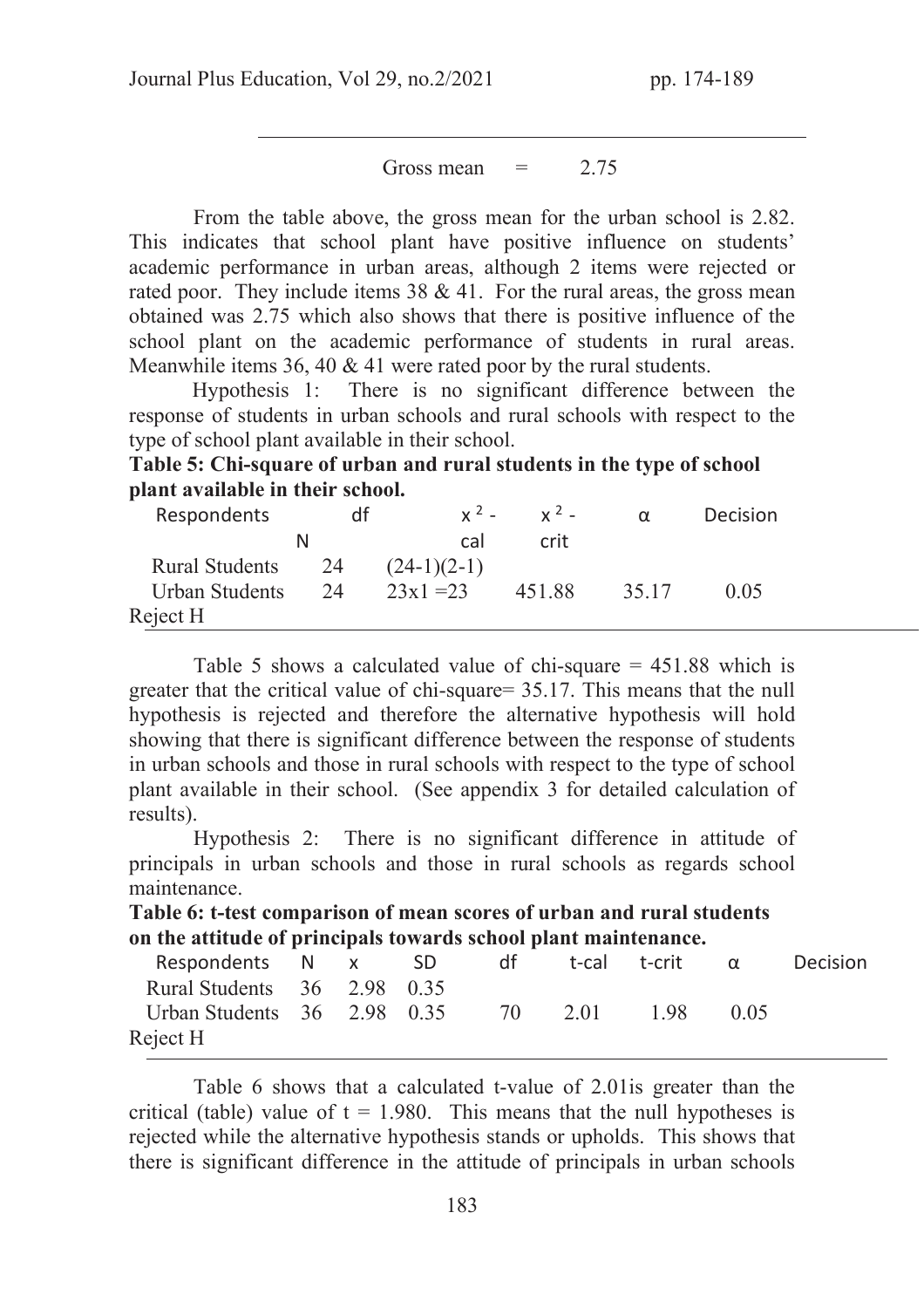and those in rural schools as regards school plant maintenance. (See appendix 4 for detailed evaluation of the result)

 Hypothesis 3: There is no significant difference between the response of principals in urban schools and those in rural schools with respect to the type of school plant maintenance strategies they adopt in their school.

Table 7: t-test comparison of mean score of urban and rural principals on the type of school plant maintenance strategies they adopt in their schools.

| Respondents N x SD                       |  | dt | t-cal t-crit α |        | <b>Decision</b> |
|------------------------------------------|--|----|----------------|--------|-----------------|
| Rural Students $36 \quad 2.5 \quad 0.72$ |  |    |                |        |                 |
| Urban Students 36 2.4 0.72 70 0.30 1.98  |  |    |                | (0.05) |                 |
| Accept H                                 |  |    |                |        |                 |

Table 7 shows that the critical value of t (1.980) is greater than the calculated value of t (0.3086). This means that the hypothesis is accepted meaning that there is no significant difference between the response of principals in urban and those in rural schools with respect to the type of school plant maintenance strategies they adopt in the schools. (See appendix 5 for detailed calculation of results).

Hypothesis 4: There is no significant difference in the academic performance of students in schools with adequate school plant and those students in schools with inadequate school plants.

| Table 8: Chi-square $(x^2)$ of urban and rural students' academic     |
|-----------------------------------------------------------------------|
| performance in relation to adequacy of school plant in their schools. |

| Respondents N     | dt                 | $x^2$ - cal | $x^2$ - crit | $\alpha$ | <b>Decision</b> |
|-------------------|--------------------|-------------|--------------|----------|-----------------|
| Rural Students 36 | $(36-1)(2-1)$      |             |              |          |                 |
| Urban Students 36 | $35 \times 1 = 35$ | 1276.95     | 51.60        | 0.05     |                 |
| Accept H          |                    |             |              |          |                 |

Table 8 shows that the value of  $x^2$  obtained (calculated) is 1276.95 which is greater that the table value 51.60. This means that the null hypothesis is rejected and the alternative hypothesis is accepted which means that there is significant difference in the academic performance of students in schools with adequate school plant and those students in schools with inadequate school plant. (See appendix 6 for detailed calculation of results).

#### Summary of Major Findings

 The major findings that emerged from the study are summarised as follows: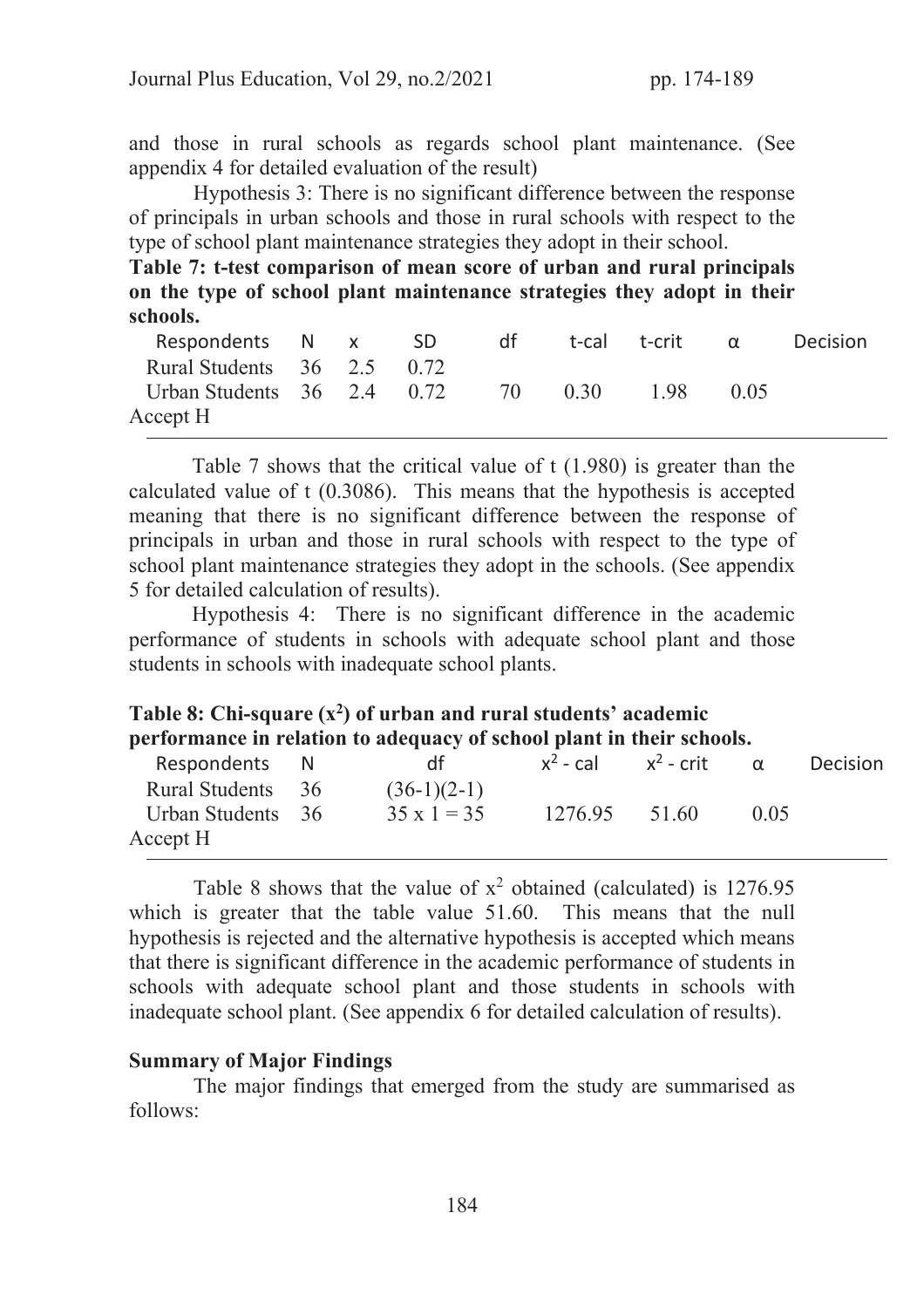- 1. Both urban and rural students rated poorly the following items as not part of the school plants available in their various schools: Storage facilities, counselling units, school hall, tractors and volleyball court.
- 2. Both urban and rural principals rated high the following items as the type of school plant maintenance strategies they adopt: involvement of both staff and student in maintenance, make fund available for maintenance, appoint teachers to supervise specific school plant, and apply preventive measure to care for school plant.
- 3. Urban students agreed that their principals have positive attitude towards school plant maintenance in all items while the rural students also agreed but rated items 28 & 30 poorly.
- 4. Both urban and rural students rejected item 41; the fact that they are able to study well under any condition.
- 5. The following types of school plant are available in urban school, but not available in rural schools. The items include: photocopy machine, fans in classrooms, fans in laboratories, printer and computers.
- 6. The urban students agreed that their classroom and laboratories help them to learn better while the rural students disagreed to it. Also, the urban students accept the fact that the state of their classroom does not affect their performance while the rural students reject the fact.
- 7. The result of the four hypotheses shows that hypothesis 1, 2 & 4 were rejected showing that there is significant difference while hypothesis 3 was accepted showing no significant difference.

## Discussions of the Results.

The results shall be discussed under each research questions, and then the results of the four hypotheses.

# The types of school plants available in secondary schools in Nnewi Education zone of Anambra state.

 The result of the findings under this section reveals that students from urban schools rated high most of the school plants identified in the questionnaire especially the following which their counterpart in rural schools rated poor. These items include: photocopying machine, fans in the classrooms, fans in the laboratories, printers and computers. This means that these items are available in urban schools but not available in rural schools. This is in line with the idea of Ajayi (1999) who asserted that urban schools' pupils perform better than rural school pupils because they have better or more school plants as a result of their location closer to the government. Although both the urban school students and rural school students rated some items poor as not available in their schools, the urban school students have more and better school plants that the rural schools.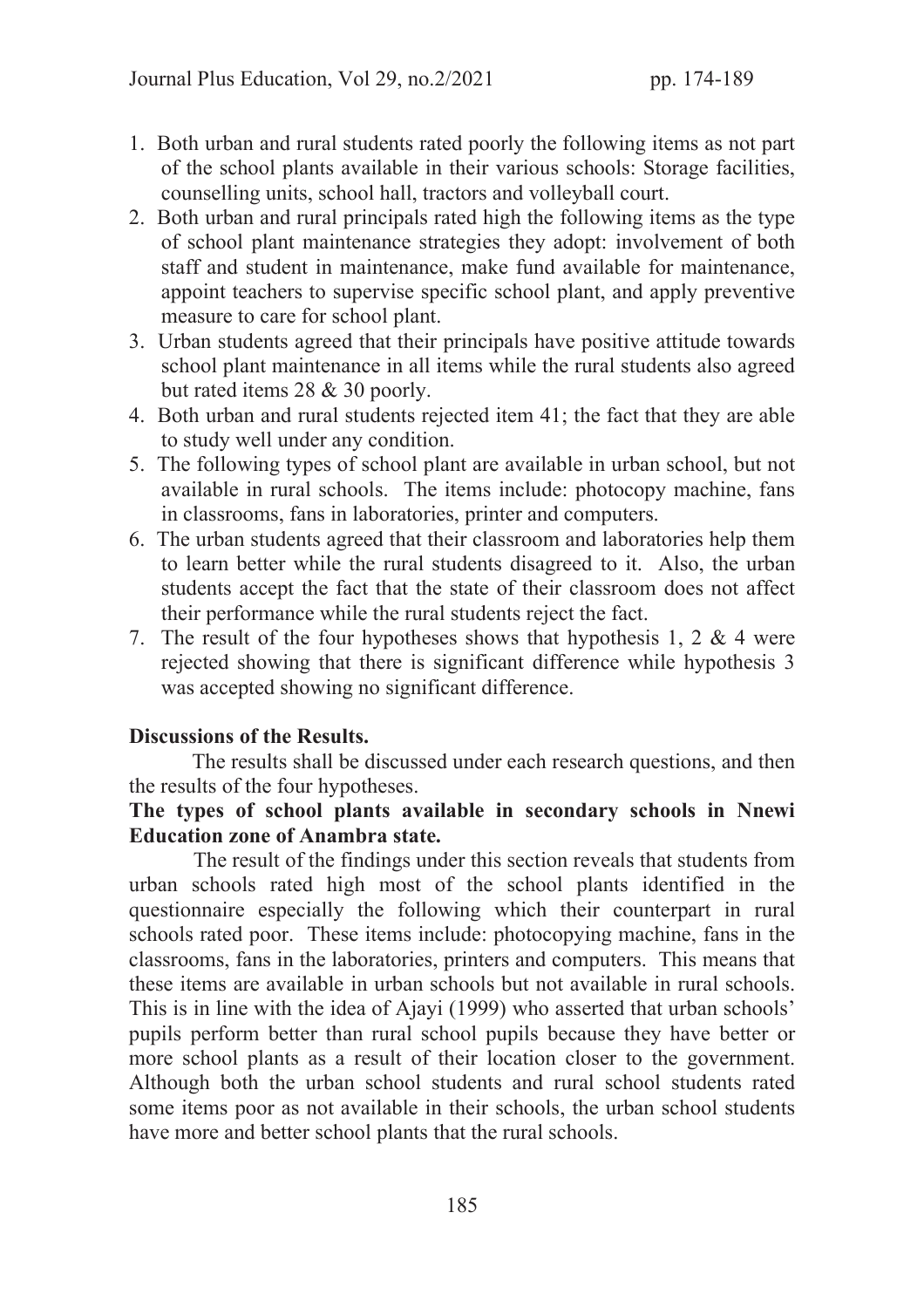# The attitude of Principals towards school plant maintenance in secondary schools in Nnewi Education zone of Anambra state.

The result of the findings under this section shows that the Principals of urban schools have positive attitude towards school plant maintenance because all the items so identified were rated high by urban students. The rural school principals also had positive attitude towards school plant maintenance but not high compared to those in urban schools. The rural students rated poorly items 28 & 30 which shows that the principals of rural schools have negative attitude towards reminding staff/students to be conscious of cleanliness/orderliness as well as having negative attitude towards leading by example on maintenance. Meanwhile, both urban and rural principals portrayed a positive attitude towards school plant maintenance which is clearly seen or observed by the result of the gross mean obtained for both groups. The revelation of this result is in support of the view of Castaldi (1985;18) that "it is the basic justification of principals for giving significant attention to school plant maintenance as an administrative task of the educational system."

# The type of school plant maintenance strategies the principals adopt in secondary schools in Nnewi Education zone of Anambra state.

 In this section, the result of the findings revealed that the gross mean obtained for the urban school principals response is 2.50 while that of the rural school principals is 2.40. this shows that the urban school principals adopted a better school plant maintenance strategy compared to their counterparts in the rural schools. Although both groups rated the same number of items positively and negatively, the percentage rating of the principals from urban schools tends to be higher compared to those of principals in rural schools. The commonest strategies both groups seem to adopt include the following: involvement of both staff and students in the maintenance strategies, strive to make enough funds available for school plant maintenance, appoint teachers to supervise specific duties in plant maintenance, as well as apply preventive measures to care for school plants. The influence of school plant on students' academic performance in

# secondary schools in Nnewi Education zone of Anambra state.

 The result of the findings of this section shows that urban school students agree with items 36 & 40 that their classroom and laboratories help them to learn better and that the state of their classroom and laboratories does not affect their academic performance. On the other hand, the students from the rural school disagrees with items 36 & 40 which shows that their classroom and laboratories do not help them to learn better and that the state of their classroom and laboratories does affect their academic performance. This is in agreement with the assertion of the Tennessee Advisory Commission on InterGovernment Relations (TACR:2003) that there was a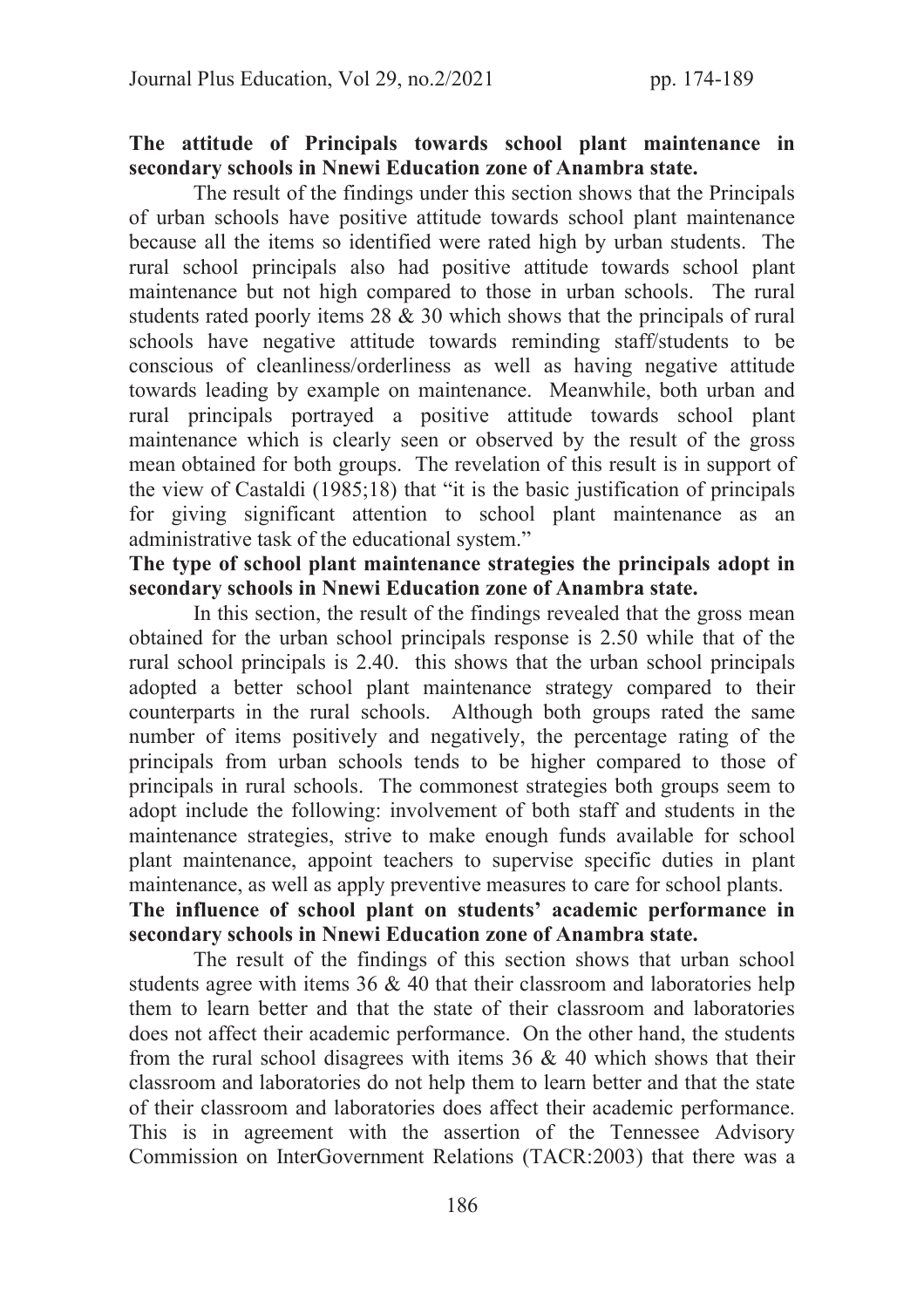growing evidence of a correlation between the adequacy of a school facility and student behaviour and performance. It went further to saying that school facilities and the classroom must be flexible enough to accommodate changing learning patterns and methods. Meanwhile, it was also observed that both the students in urban schools and their counterpart in rural schools do not agree with item 41 that they are able to study well under any condition. This goes further to buttress the point of Nwagwu (1998) that behind every successful performance of either the students, teachers or school administrator, there is a wonderful school plant. Castaldi (1985) also opined that when a skilful teacher or principal works in a well-designed and highly functional school building with necessary instructional facilities, he is likely to achieve a level of instructional effectiveness leading to high academic performance of his students than when those facilities are not provided.

#### The results of the four hypotheses.

Based on the results of the four hypotheses stated, hypothesis 1, 2  $\&$ 4 had a critical (table) value which is less than the calculated (obtained) value, revealing that there is significant differences with respect to each of their variables or conditions. Hypothesis 3 showed a critical value that is greater than calculated value which indicate that there is no significant difference between the response of principals in urban schools and those in rural schools with respect to the type of school plant maintenance strategies they adopt in their schools.

## **Conclusions**

 Based on the findings, the researcher concludes that there is significantly positive influence of school plant on students' academic performance in secondary schools in Nnewi Education zone of Anambra state.

#### Recommendations

Based on the findings, the following recommendations were made:

- 1. The government and other providers of education should equip the schools in rural areas with modern school plants so as to meet up with other schools in the urban areas who have better school plant than theirs. This will motivate people to remain in the rural areas the school plants there would be equal to that in the urban area, hence, avoiding overenrolment in the urban areas and under-enrolment in the rural area.
- 2. Government should strive to allocate enough funds for schools in rural areas, and avoid the prejudice of giving more to the urban schools. When education administrators, like the principals in the rural areas do not get enough funds, little or no attention is paid to the school plants and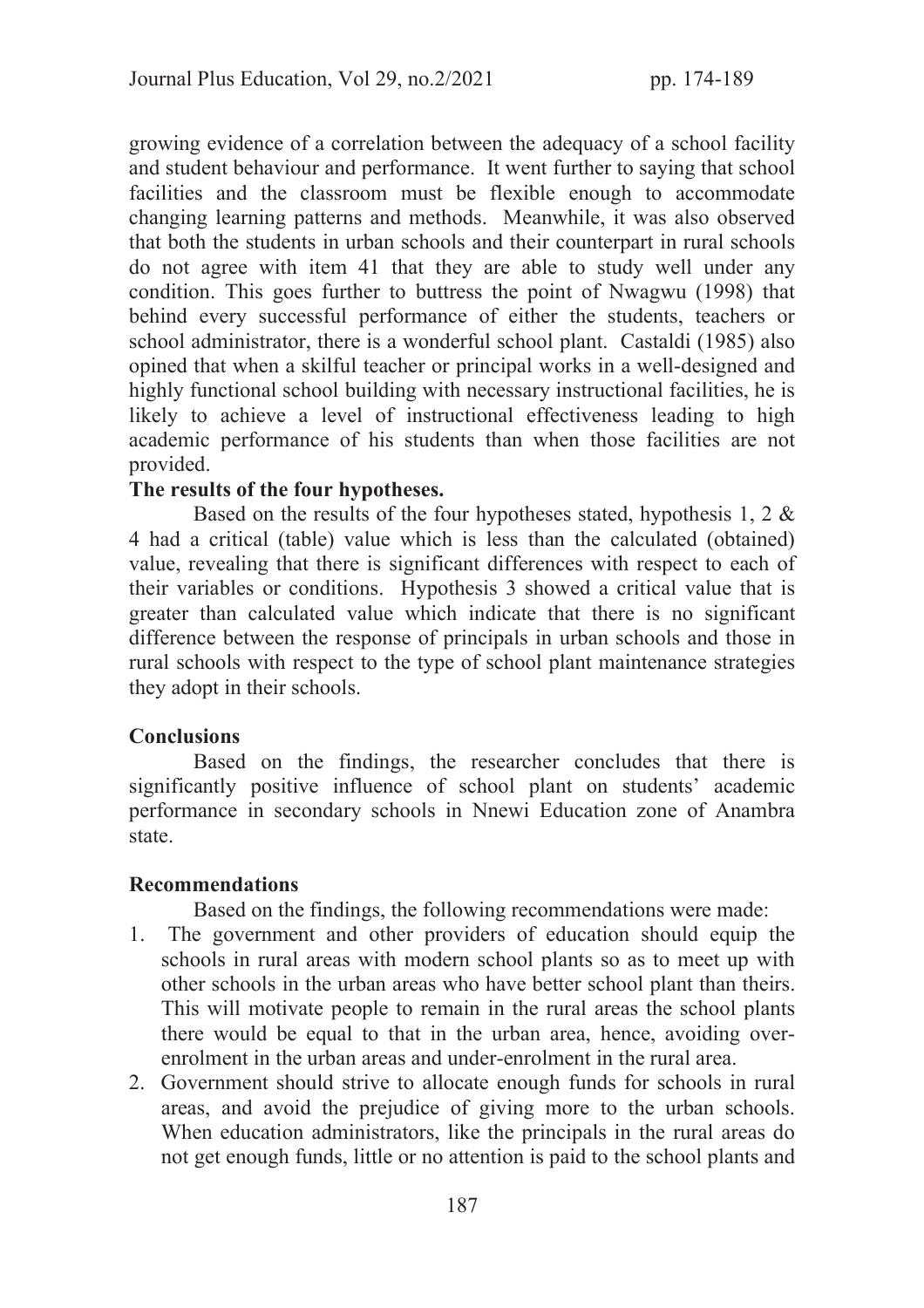its maintenance, hence the importance of government striking a balance in the allocation of funds to schools in both rural and urban areas.

3. Education commissions/boards should organise seminars and conferences for principals in rural areas to promote their attitude towards school plant maintenance and better strategies for maintenance of school plant. The influence of school plant on students' academic performance will be improved and seen to be positive especially in rural schools if the government equip the rural schools with better plants to compete with their counterpart in the urban schools.

# **References**

- Adepoju, T. L. (1998). The concept of efficiency in primary education system in Nigeria. In S.O. Oriaifo& R.O. Olubo. (Eds.). *Advances on education: The Nigerian experience.* Institute of Education, University of Benin: Benin City.
- Adesina, S. (1990). *Educational management.* Enugu: Fourth Dimension Publishing Co Ltd.
- Ajayi, I. A. (1999). *Issues in school management*. Lagos: Bola bay Publications.
- Ajayi, I. A., & Yusuf, M. A. (2009). Instructional space planning and students` academic performance in Southwest Nigeria secondary schools. *Int Edu Science*, Vol 1.
- Asiegbu, E.C (2014). School Plant Management. In Unachukwu, G.O & Okorji P.N (ed). *Educational Management: a skill building approach*. Anambra: Rex Charles & Patrick Limited. 313-338
- Castaldi, M. (1985) in Peretomode, V.F. (2001). *Educational administration: Applied concepts and theoretical perspective*. Lagos: Jopa Publishers.
- Glassman, N. S. (1994). *Making better decisions about school problems:How administrators use evaluation to find solutions*. ThousandOaks, CA: Corwin Press.
- Lawanson, O.A. &Gede, N.T. (2011). Provision and management of school facilities for the implementation of UBE Programme. *Journal of Educational and Social Research.* Vol. 1 (4), 48.
- Marsden, D. B. (2005). Relations between teacher perceptions of safe and orderly environment and student achievement among ten betterperforming, high-poverty schools in one southern California elementary school district. Unpublished doctoral dissertation, Pepperdine University, Malibu, California.
- Mark, S. (2002). School building and students' academic learning outcomes. Unpublished Manuscript: State University, New York: Stony brook.